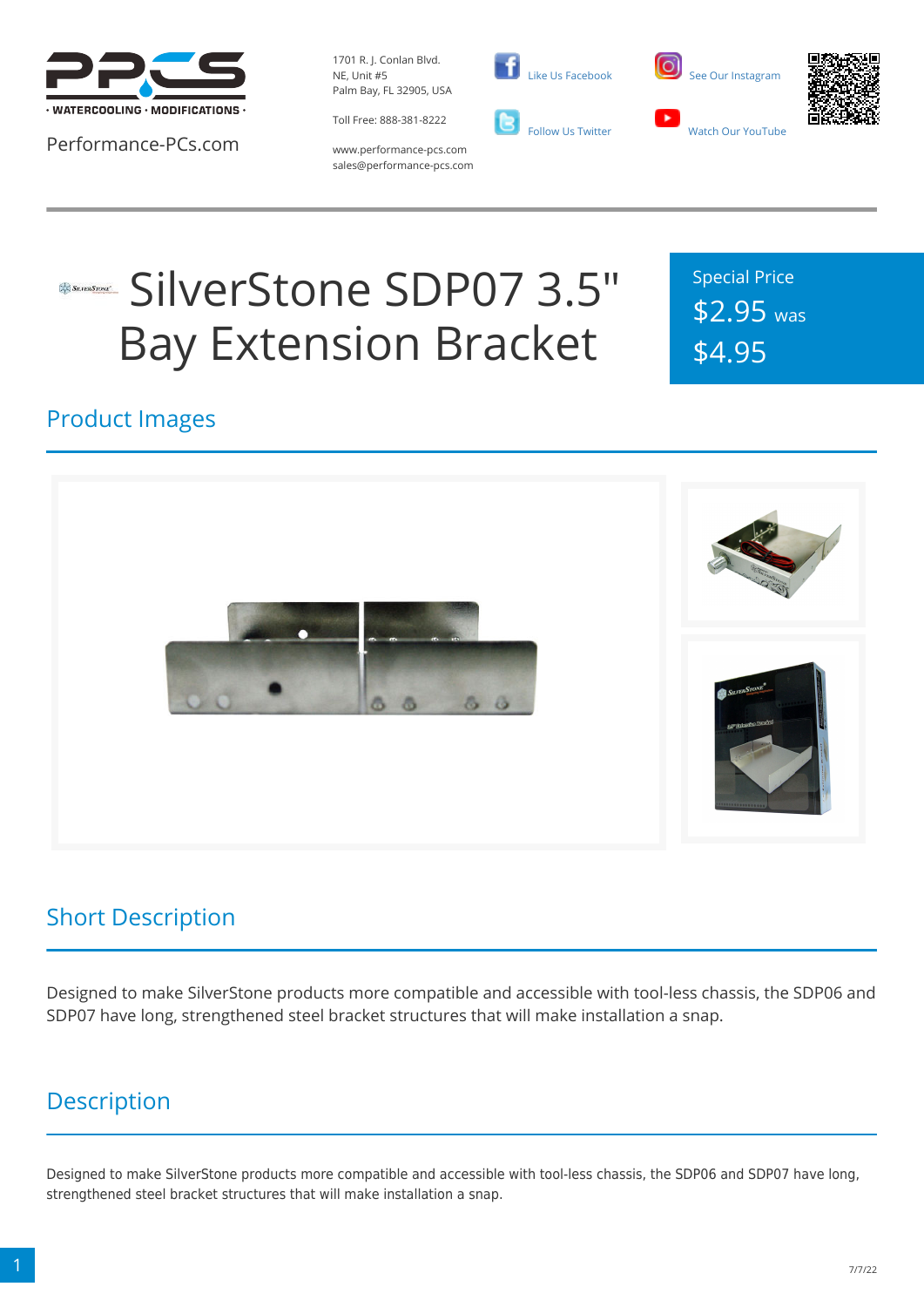

- 1. Package Content:
- 3.5" extension bracket x 1
- Screw bag x 1



2.Installation for 3.5" Drive Bay Products:

- Place the 3.5" drive bay product to be installed over the narrower side of the extension bracket as shown.



- Make sure the holes line up prior to case installation.



3. Case Installation - Insert the extension bracket into an empty 3.5" drive bay. Use included screws to secure the bracket if necessary



#### Features

- Zinc coated finish for durable appearance
- Compatible with most fan controllers and accessories
- Pre-drilled holes for easy alignment
- Available in 3.5" (SDP07) and 5.25" (SDP06) sizes

## Specifications

| Color                    | chrome                           |
|--------------------------|----------------------------------|
| Material                 | 0.8mm steel                      |
| Application              | 3.5" drive bay                   |
| <b>Overall Dimension</b> | 110mm (W) x 25mm (H) x 120mm (D) |
| weight                   | 115g                             |